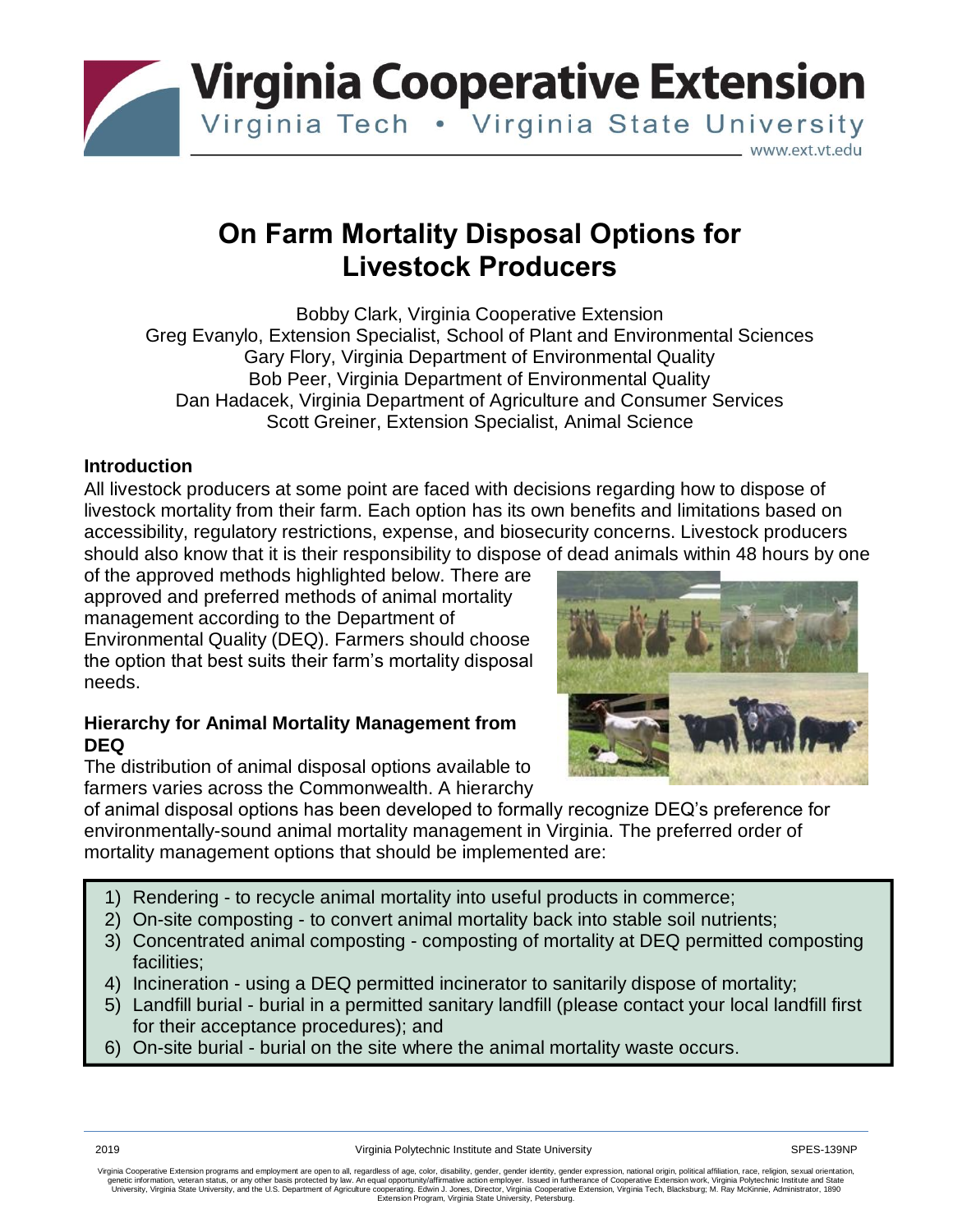Virginia Department of Environmental Quality guidance documents for both Composting and Burial or routine mortality can be found at the two links below:

[http://www.deq.virginia.gov/Portals/0/DEQ/Water/VirginiaPollutionAbatement/AGMortalityGuida](http://www.deq.virginia.gov/Portals/0/DEQ/Water/VirginiaPollutionAbatement/AGMortalityGuida%09nce/2009-02_On_Farm_Animal_Composting.pdf) [nce/2009-02\\_On\\_Farm\\_Animal\\_Composting.pdf](http://www.deq.virginia.gov/Portals/0/DEQ/Water/VirginiaPollutionAbatement/AGMortalityGuida%09nce/2009-02_On_Farm_Animal_Composting.pdf)

[http://www.deq.virginia.gov/Portals/0/DEQ/Water/VirginiaPollutionAbatement/AGMortalityGuida](http://www.deq.virginia.gov/Portals/0/DEQ/Water/VirginiaPollutionAbatement/AGMortalityGuida%09nce/2009-03_On_Farm_Animal_Burial.pdf) [nce/2009-03\\_On\\_Farm\\_Animal\\_Burial.pdf](http://www.deq.virginia.gov/Portals/0/DEQ/Water/VirginiaPollutionAbatement/AGMortalityGuida%09nce/2009-03_On_Farm_Animal_Burial.pdf)

# *Rendering*

Many rendering facilities have notified their customers that they will cease acceptance of most cattle because of the requirement to remove brains and spinal cords from cattle 30 months of age and older. While this FDA rule (73 FR 22719, Substances Prohibited from Use in Animal Food or Feed) applies only to cattle, local disposal options are limited for other livestock species such as sheep, swine, or horses. Rendering is the preferred option for livestock disposal; however, the availability of rendering as a means for disposal of routine livestock mortalities has been greatly reduced. At the writing of this document rendering was not available to cattle in Virginia. To find a rendering facility in your area, contact the National Renderers Association: [http://nationalrenderers.org/about/directory.](http://nationalrenderers.org/about/directory) Prices vary based on the type of animal mortality and location of mortality for pick-up or delivery.

# *On-Site Composting*

Composting is a controlled biological decomposition process that converts organic matter to a stable, humus-like product. The microorganisms that break down organic matter are naturally occurring (no special microbes need to be added to the pile). The combination of microbical activity and heat generated during the composting process destroy pathogens. Composting is often incorrectly thought of as simply placing the mortality in a hole with woodchips or other organic matter. As shown in Figure 1, composting occurs above ground.



Figure 1: Composting Pile Construction *Drawings by Bill Davis, Courtesy of Cornell Waste Management Institute*



*Photo courtesy of Cornell Waste Management Institute*

A more thorough explanation of how to compost can be found at the links on the next page.

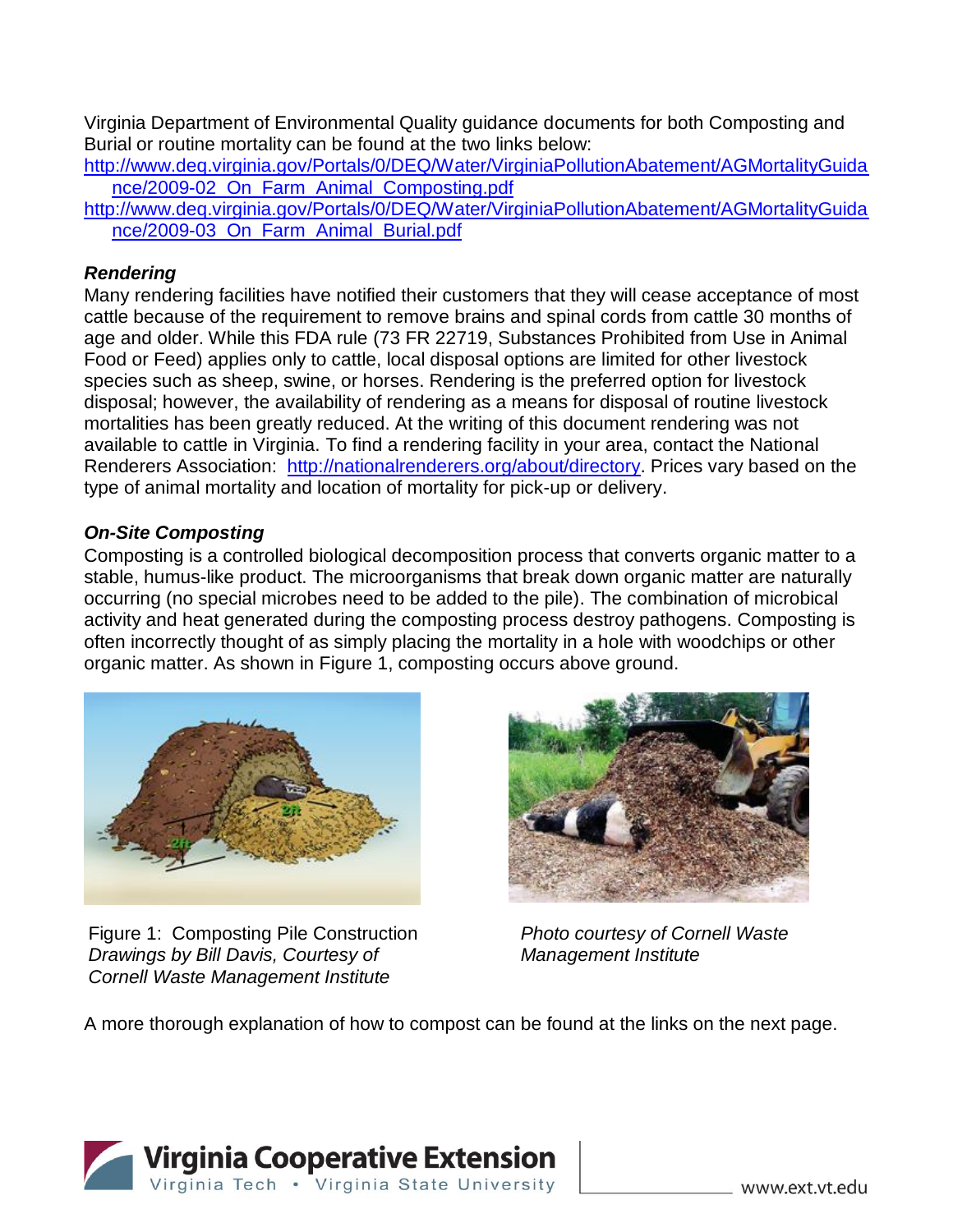| Livestock | http://compost.css.cornell.edu/naturalrenderingFS.pdf                      |
|-----------|----------------------------------------------------------------------------|
|           | http://cru.cahe.wsu.edu/CEPublications/eb2031e/eb2031e.pdf                 |
|           | https://shenandoah.ext.vt.edu/programs/animal-disposal.html                |
|           | https://www.aphis.usda.gov/animal_health/emergency_management/downloads/na |
|           | hems_quidelines/livestock-mortality-compost-sop.pdf                        |
| Poultry   | https://www.pubs.ext.vt.edu/content/dam/pubs_ext_vt_edu/442/442-037/442-   |
|           | 037 pdf.pdf                                                                |

Animal mortality composting on the site of origin is considered exempt under 9 VAC 20-80- 150.F of the Virginia Solid Waste Management Regulations (VSWMR). The composting should be done in a manner that does not constitute a public nuisance, health hazard, or open dump. The following is the DEQ guidance recommended for composting large animal mortality.

- ⚫ Animal carcass composting shall only be on the property which is used for the raising or husbandry of animals.
- ⚫ **Composting of carcasses should be initiated within 48 hours of death** and prior to creation of an open dump, hazard, or nuisance situation.
- ⚫ On-site composting will typically employ windrow or aerated static pile methods.
- Compost piles shall be constructed, maintained, and sheltered such that the compost materials cannot be dispersed by wind and rain, and combustion and fire are prevented.
- ⚫ A composting facility will be required to obtain a storm water discharge permit if they are deemed a significant source under the provisions of 9VAC25-31-120 A 1 e.
- ⚫ No more than a total of 1/3 acre of compostable materials are stored on-site.
- ⚫ The compost pile does not exceed 12 feet in height above base grade.
- Composting windrows or piles should be constructed to meet the following criteria:
	- Base layer of sufficient porosity for air circulation and depth (18" minimum) to absorb free liquids;
	- Cap layer of sufficient thickness (18" minimum) to provide insulation for the process and prevent odors and scavenging animals;
	- Designed with a shape and depth to shed precipitation; and
	- Situated such that runoff from the compost site does not flow directly into any surface water body.
- ⚫ Composting piles, windrows or burial pits *shall not* be within (Figure 2)\*:
	- 50 feet of the property boundary;
	- 100 feet of any surface waters (streams, creeks, ponds, lakes, rivers, wetlands, etc.);
	- 200 feet from any well or spring currently used as a drinking water source;
	- 50 feet from caves and sinkholes;
	- a 25-year floodplain as defined by FEMA and/or local planning officials;
	- areas where bedrock occurs at a depth less than five (5) feet (*burial only*);
	- two (2) feet of the seasonal high groundwater table unless on an impervious surface such as concrete or asphalt;
	- 50 feet of rock outcrops;
	- 50 feet of an intermittently flowing drainage swales (*composting only*);
	- 200 feet from any off-property residence, health care facility, school, recreational park area, day care or similar public institution; and
	- 25 feet from all other buildings and structures.

# Virginia Cooperative Extension Virginia Tech . Virginia State University

www.ext.vt.edu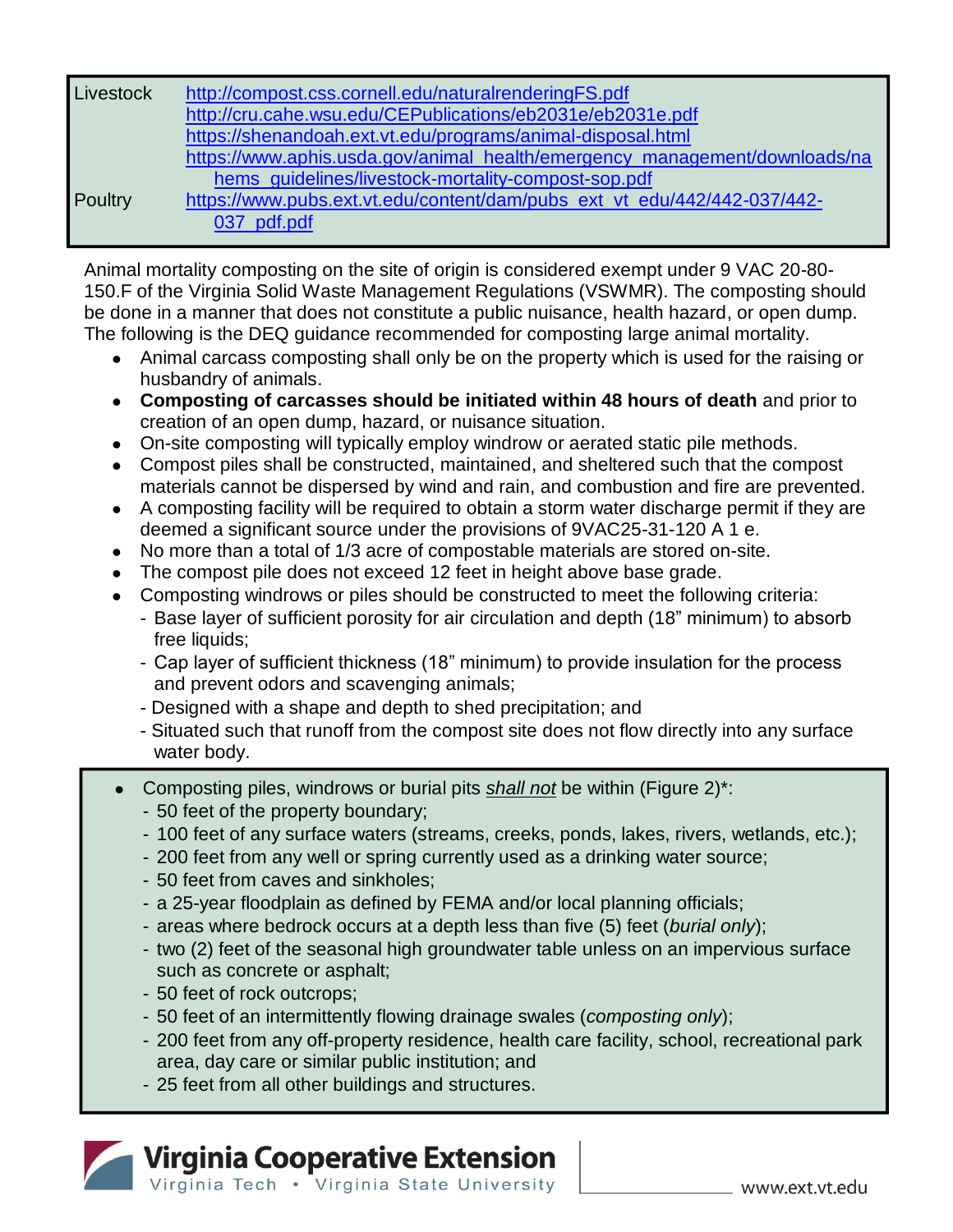

Figure 2: Composting and Burial Siting *Drawings by Bill Davis, Courtesy of Cornell Waste Management Institute*

The following materials *shall not* be used in composting:

- ⚫ Hazardous waste;
- ⚫ Treated or painted wood;
- ⚫ Municipal wastewater treatment sludge, biosolids or septage;
- ⚫ Agricultural waste containing herbicide or pesticide residues; or
- ⚫ Any other material prohibited by the Virginia Solid Waste Management Regulations and the Virginia Vegetative Waste Management Regulations.

Pathogen destruction can be confirmed by documenting that **the interior of the compost pile (designed in the manner described above) achieves a temperature of 131 degrees Fahrenheit for three (3) consecutive days**. Compost shall be adequately cured to destroy all soft animal tissues to eliminate odors, destroy pathogens, and protect human health and environment.

Composting large animal mortality is generally considered to be complete when both pathogen destruction and adequate curing has been achieved. This generally takes **70-100 days**. However many large bones still remain.

The resulting compost needs to be beneficially reused. Options include:

- Deep stacking the compost for an additional year to allow the bones to decompose (the bones need to be on the interior of the pile to decompose).
- Re-use in composting of additional mortality. This will also facilitate the decomposition of bones.
- Screen or grind the compost to remove the bones.
- Land apply to farmland at or below prescribed agronomic loading rates. It is recommended that the compost be incorporated into the ground if the bones are not removed or if the bones have not fully been destroyed by composting. Also, the compost should be sampled and analyzed to determine the nutrient value to ensure it is applied at appropriate agronomic rates.

Please note compost sold for use by the public may also be subject to VDACS Fertilizer regulations.